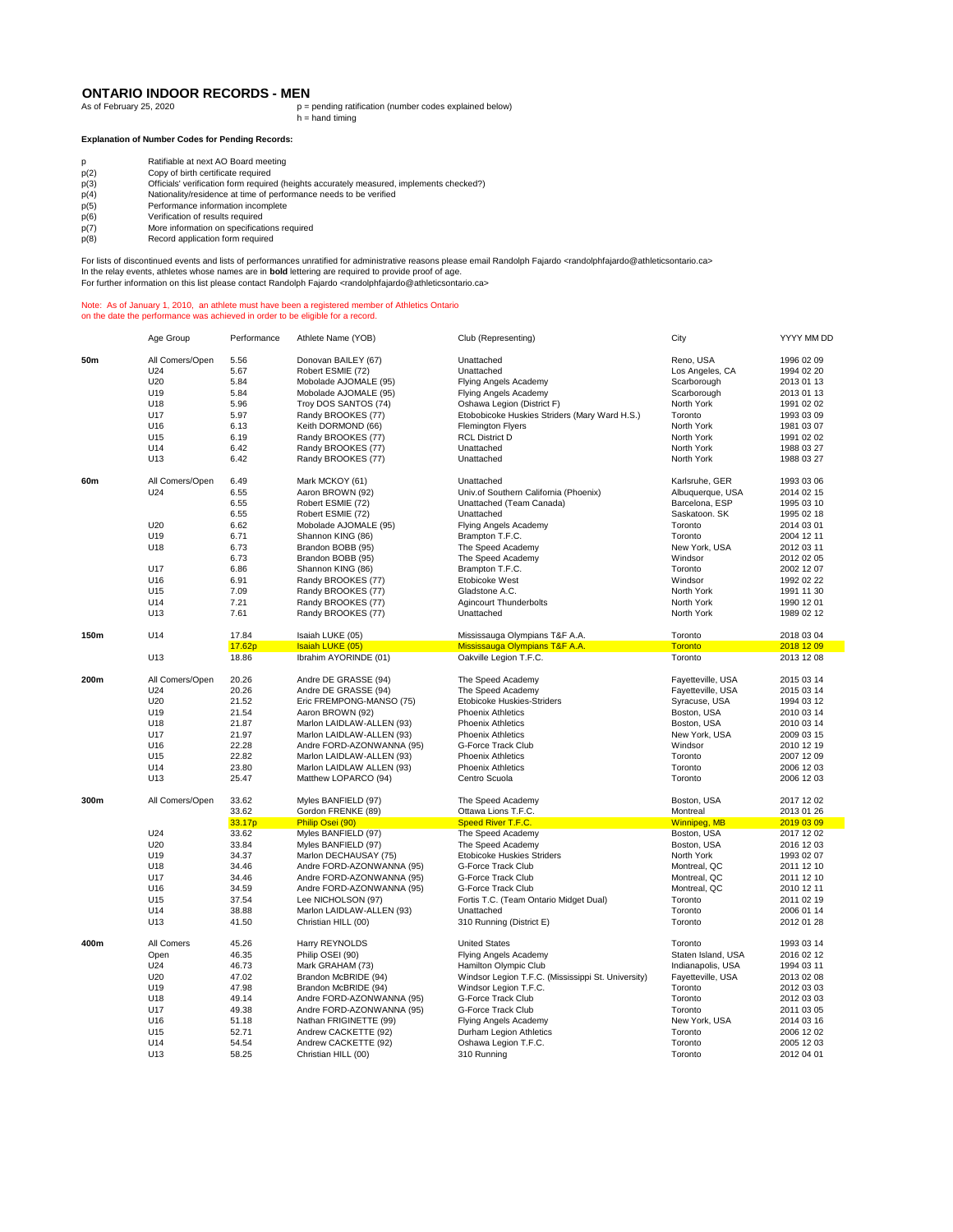|          | U18<br>U17<br>U16      | 7.85<br>8.23<br>8.16p<br>8.26 | Dwayne HIGGINS (82)<br>Mark SKERL (03)<br>J.R. SPEED (99) | Phoenix T.F.C.<br><b>Monte Cristo TC</b><br>University of Toronto T.C.     | Toronto<br><b>Toronto</b><br>Toronto | 2015 12 19<br>1998 12 06<br>2019 02 10<br>2014 12 07 |
|----------|------------------------|-------------------------------|-----------------------------------------------------------|----------------------------------------------------------------------------|--------------------------------------|------------------------------------------------------|
|          |                        |                               |                                                           |                                                                            |                                      |                                                      |
|          |                        |                               |                                                           |                                                                            |                                      |                                                      |
|          |                        |                               | Joseph DANIELS (98)                                       | <b>Supreme Athletics</b>                                                   | Guelph                               |                                                      |
|          | U19                    | 7.78                          | Gregory MACNEIL (92)                                      | London Legion T.F.A.                                                       | Toronto                              | 2010 03 06                                           |
|          | U20                    | 7.78                          | Gregory MACNEIL (92)                                      | London Legion T.F.A.                                                       | Toronto                              | 2010 03 06                                           |
| 60mH     | All Comers/Open<br>U24 | 7.41<br>7.72                  | Mark McKOY (61)<br>Mark MCKOY (61)                        | Unattached<br>Unattached                                                   | Toronto<br>Louisville, KY            | 1993 03 14<br>1983 01 29                             |
|          |                        |                               |                                                           |                                                                            |                                      |                                                      |
|          | U13                    | Unclaimed                     |                                                           |                                                                            |                                      |                                                      |
|          | U15                    | 7.53                          | Asa AMBROSE (91)                                          | Laurel Creek (District C)                                                  | Toronto                              | 2005 02 12                                           |
|          | U16                    | 7.53                          | Asa AMBROSE (91)                                          | Laurel Creek (District C)                                                  | Toronto                              | 2005 02 12                                           |
|          | U18<br>U17             | 7.11<br>7.11                  | Paul MARTIN (84)<br>Paul MARTIN (84)                      | Oshawa Legion (District F)<br>Oshawa Legion (District F)                   | Toronto<br>Toronto                   | 2000 02 05<br>2000 02 05                             |
|          | U19                    | 6.86                          | Paul WHITTY (82)                                          | London Western T.F.C.                                                      | Toronto                              | 1999 02 06                                           |
|          | U20                    | 6.86                          | Paul WHITTY (82)                                          | London Western T.F.C.                                                      | Toronto                              | 1999 02 06                                           |
|          | U24                    | 6.54                          | Mark MCKOY (61)                                           | Unattached                                                                 | Toronto                              | 1983 02 13                                           |
| 50mH     | All Comers/Open        | 6.25                          | Mark MCKOY (61)                                           | Canada                                                                     | Kobe, JAP                            | 1986 03 05                                           |
|          |                        |                               |                                                           |                                                                            |                                      |                                                      |
|          | U24<br>U20             | 13:41.84<br>14:18.97          | Mohammed AHMED (91)<br>Ehab EL-SANDALI (97)               | Niagara Olympic (University of Wisconsin)<br><b>Toronto West Athletics</b> | Fayetteville, AK<br>Boston, MA       | 2013 03 08<br>2016 12 03                             |
| 5000m    | All Comers/Open        | 13:04.60                      | Mohammed AHMED (91)                                       | Nigara Olympic Club                                                        | Boston, MA                           | 2017 02 26                                           |
|          |                        |                               |                                                           |                                                                            |                                      |                                                      |
|          | U13                    | 10:15.16                      | Gareth MILLER (86)                                        | Brampton Bullets (Grand River Run)                                         | Toronto                              | 1998 12 06                                           |
|          | U14                    | 9:51.14                       | Philip MESSINA (95)                                       | Centro Scuola                                                              | Toronto                              | 2008 11 30                                           |
|          | U15                    | 9:25.9h                       | Bruce DEACON (66)                                         | East Ottawa Lions                                                          | Ottawa                               | 1980 12 29                                           |
|          | U16                    | 9:03.41                       | Nicholas MOTA (01)                                        | Newmarket Huskies                                                          | Toronto                              | 2016 02 14                                           |
|          | U17                    | 8:25.76                       | Kevin SULLIVAN (74)                                       | Brantford T.F.C.                                                           | North York                           | 1990 03 04                                           |
|          | U18                    | 8:15.9h                       | Marc OLESEN (64)                                          | Ottawa Kinsmen Harriers                                                    | Ottawa                               | 1981 12 30                                           |
|          | U19                    | 8:04.3h                       | lan CLARK (61)                                            | Scarborough Optimists                                                      | Toronto                              | 1979 02 17                                           |
|          | U20                    | 8:04.3h                       | lan CLARK (61)                                            | Scarborough Optimists                                                      | Toronto                              | 1979 02 17                                           |
|          | U24                    | 7:45.86                       | Justyn KNIGHT (96)                                        | University of Toronto T.C.                                                 | New York, NY                         | 2018 02 03                                           |
| 3000m    | All Comers/Open        | 7:40.11                       | Mohammed AHMED (91)                                       | Niagara Olympic Club                                                       | New York, NY                         | 2016 02 20                                           |
|          |                        | 6:32.62p                      | Sean O'KEEFE (03)                                         | <b>Borderwalk RC</b>                                                       | <b>Toronto</b>                       | 2015 03 07                                           |
|          | U13                    | 6:37.75                       | Braydon TROWBRIDGE (02)                                   | Durham Dragons Athletics                                                   | Toronto                              | 2014 12 07                                           |
|          | U14                    | 6:43.15                       | Mathew LAMPARD (02)                                       | Central Toronto A.C.                                                       | Toronto                              | 2014 03 02                                           |
|          | U15                    | 5:56.62                       | Thomas WITKOWICZ (00)                                     | Durham Dragons Athletics                                                   | Toronto                              | 2014 12 07                                           |
| 2000m    | U16                    | 5:49.71                       | Roman MIRONOV (03)                                        | <b>Toronto West Athletics</b>                                              | Toronto                              | 2018 02 17                                           |
|          |                        |                               |                                                           |                                                                            |                                      |                                                      |
|          | U20                    | 3:59.51                       | Justyn KNIGHT (96)                                        | University of Toronto T.C.                                                 | University Park, PA                  | 2015 01 31                                           |
|          | U24                    | 3:55.11                       | Nathan BRANNEN (82)                                       | Phoenix Athletics (University of Michigan)                                 | Roxbury Crossing, MA                 | 2005 01 29                                           |
| One Mile | All Comers/Open        | 3:54.32                       | Nathan BRANNEN (82)                                       | <b>Phoenix Athletics</b>                                                   | New York, NY                         | 2014 02 15                                           |
|          |                        |                               |                                                           |                                                                            |                                      |                                                      |
|          | U13                    | 4:41.7                        | Gareth MILLER (86)                                        | <b>Grand River Runners</b>                                                 | Toronto                              | 1998 03 08                                           |
|          | U14                    | 4:27.3                        | Julian PATCHETT (92)                                      | Durham Dragons                                                             | Toronto                              | 2005 12 17                                           |
|          | U15                    | 4:08.59                       | Slalheden HUSSEIN (84)                                    | Unattached (Birchmount Park C.I.)                                          | Toronto                              | 1998 12 05                                           |
|          | U17<br>U16             | 3:53.01<br>4:06.32            | Kevin SULLIVAN (74)<br>Slalheden HUSSEIN (84)             | Brantford T.F.C.<br><b>Phoenix Athletics</b>                               | North York<br>Toronto                | 1990 02 10<br>1999 02 20                             |
|          | U18                    | 3:50.85                       | Kevin SULLIVAN (74)                                       | Brantford T.F.C.                                                           | Windsor                              | 1991 02 10                                           |
|          |                        |                               |                                                           |                                                                            |                                      |                                                      |
|          | U19                    | 3:43.06<br>3:50.3h            | Kevin SULLIVAN (74)<br>Dallas ALLAIRE (62)                | <b>Athletics Northwest</b>                                                 | Toronto<br>North York                | 1993 02 06<br>1980 02 17                             |
|          | U24<br>U20             | 3:38.73                       | Doug CONSIGLIO (64)                                       | University of Arkansas<br>Brantford T.F.C.                                 | Fayetteville, AR                     | 1986 03 01                                           |
| 1500m    | All Comers/Open        | 3:38.73                       | Doug CONSIGLIO (64)                                       | Unattached (University of Arkansas)                                        | Fayetteville, AR                     | 1986 03 01                                           |
|          |                        |                               |                                                           |                                                                            |                                      |                                                      |
|          | U13                    | 3:39.50                       | Sean O'KEEFE (03)                                         | Boardwalk R.C.                                                             | Toronto                              | 2015 03 08                                           |
|          | U14                    | 3:28.98                       | Mathieu PLAMONDON (99)                                    | Timmins-Porcupine                                                          | Toronto                              | 2012 12 08                                           |
|          | U15                    | 3:19.99                       | Christian BARIDA (04)                                     | University of Toronto T.C.                                                 | Toronto                              | 2018 03 04                                           |
| 1200m    | U16                    | 3:14.97                       | Quinnton CANNELLA (98)                                    | Windsor Legion T.F.C.                                                      | Toronto                              | 2013 03 02                                           |
|          |                        |                               |                                                           |                                                                            |                                      |                                                      |
|          | U13                    | 3:10.21                       | Pau ILERBAIG (03)                                         | University of Toronto T.C.                                                 | Toronto                              | 2015 02 20                                           |
|          | U14                    | 2:58.91                       | Isaac LAPP (00)                                           | Niagara Regional Athletics                                                 | Toronto                              | 2013 02 15                                           |
|          | U15                    | 2:32.7h                       | Kevin SULLIVAN (74)                                       | Brantford T.F.C.                                                           | North York                           | 1988 12 16                                           |
|          | U16                    | 2:32.7h                       | Kevin SULLIVAN (74)                                       | Brantford T.F.C.                                                           | North York                           | 1988 12 16                                           |
|          | U17                    | 2:32.7h                       | Kevin SULLIVAN (74)                                       | Brantford T.F.C.                                                           | North York                           | 1988 12 16                                           |
|          | U18                    | 2:30.4h                       | Chris BASSEL (70)                                         | South Simcoe Dufferin T.F.C.                                               | North York                           | 1987 12 19                                           |
|          | U19                    | 2:25.72                       | Jeremy RAE (91)                                           | Niagara Regional Athletics                                                 | Toronto                              | 2009 03 07                                           |
|          |                        | 2:24.84p                      | Rohan NOWBOTSING (01)                                     | University of Toronto T.C.                                                 | <b>Boston, USA</b>                   | 2020 02 01                                           |
|          | U20                    | 2:25.39                       | Corey BELLEMORE (94)                                      | Windsor Legion T.F.C.                                                      | Windsor                              | 2013 12 03                                           |
|          | U24                    | 2:19.64                       | Doug CONSIGLIO (64)                                       | University of Arkansas                                                     | Fayetteville, USA                    | 1986 01 17                                           |
| 1000m    | All Comers/Open        | 2:16.87                       | Nathan BRANNEN (82)                                       | <b>Phoenix Athletics</b>                                                   | Boston, USA                          | 2014 03 02                                           |
|          |                        |                               |                                                           |                                                                            |                                      |                                                      |
|          | U13                    | 2:15.17                       | Mathieu PLAMONDON (99)                                    | <b>Timmins Porcupine</b>                                                   | Toronto                              | 2011 07 24                                           |
|          | U14                    | 2:10.33                       | Phillip COUSINS (83)                                      | Oshawa Legion                                                              | North York                           | 1996 12 06                                           |
|          | U15                    | 2:00.14                       | Kevin SULLIVAN (74)                                       | Brantford T.F.C.                                                           | North York                           | 1988 03 06                                           |
|          | U16                    | 1:54.30                       | Kevin SULLIVAN (74)                                       | Brantford T.F.C.                                                           | North York                           | 1989 12 30                                           |
|          | U17                    | 1:52.77                       | Slahedin HUSSEIN (84)                                     | <b>Phoenix Athletics</b>                                                   | Toronto                              | 2000 03 26                                           |
|          | U18                    | 1:51.91                       | Abdullahi HASSAN (02)                                     | <b>Phoenix Athletics</b>                                                   | Toronto                              | 2019 03 10                                           |
|          | U19                    | 1:51.48                       | Brandon McBRIDE (94)                                      | Windsor Legion T.F.C.                                                      | Toronto                              | 2012 03 04                                           |
|          | U20                    | 1:47.35                       | Robert HEPPENSTALL (97)                                   | Monte Cristo Track Club                                                    | Roxbury, USA                         | 2016 02 27                                           |
|          | U24                    | 1:46.88                       | Robert HEPPENSTALL (97)                                   | Monte Cristo Track Club                                                    | College Station, USA                 | 2018 03 10                                           |
| 800m     | All Comers/Open        | 1:46.88                       | Robert HEPPENSTALL (97)                                   | Monte Cristo Track Club                                                    | College Station, USA                 | 2018 03 10                                           |
|          | U13                    | 1:39.92                       | Noah KIM (03)                                             | University of Toronto T.C.                                                 | Toronto                              | 2015 02 20                                           |
|          | U14                    | 1:29.73                       | Riley FLEMINGTON (04)                                     | Oakville Legion T.F.C.                                                     | Toronto                              | 2017 12 02                                           |
|          | U15                    | 1:25.22                       | Andrew CACKETTE (92)                                      | Durham Legion Athletics                                                    | London                               | 2006 12 16                                           |
|          | U16                    | 1:24.32                       | Slalheden HUSSEIN (84)                                    | Phoenix Athletics (Team Ontario)                                           | Sherbrooke, QC                       | 1999 02 26                                           |
|          | U17                    | 1:20.43p<br>1:21.67           | Abdullahi HASSAN (02)<br>Abdullahi HASSAN (02)            | <b>Phoenix Athletics</b><br><b>Phoenix Athletics</b>                       | Toronto                              | 2019 01 12<br>2018 02 03                             |
|          | U18                    | 1:21.25                       | Slalheden HUSSEIN (84)                                    | <b>Phoenix Athletics</b>                                                   | Toronto<br><b>Toronto</b>            | 2001 02 04                                           |
|          |                        | 1:20.43p                      | Abdullahi HASSAN (02)                                     | <b>Phoenix Athletics</b>                                                   | <b>Toronto</b>                       | 2019 01 12                                           |
|          | U19                    | 1:21.01                       | Trent SAYERS (91)                                         | <b>Phoenix Athletics</b>                                                   | Toronto                              | 2009 01 18                                           |
|          | U20                    | 1:18.79                       | Kyle SMITH (85)                                           | <b>Blue Devils Athletics Club</b>                                          | Ypsilanti, USA                       | 2004 01 17                                           |
|          | U24                    | 1:17.91                       | Paul OSLAND (64)                                          | University of Toronto                                                      | Sherbrooke, QC                       | 1985 02 03                                           |
| 600m     | All Comers/Open        | 1:17.91                       | Paul OSLAND (64)                                          | University of Toronto                                                      | Sherbrooke, QC                       | 1985 02 03                                           |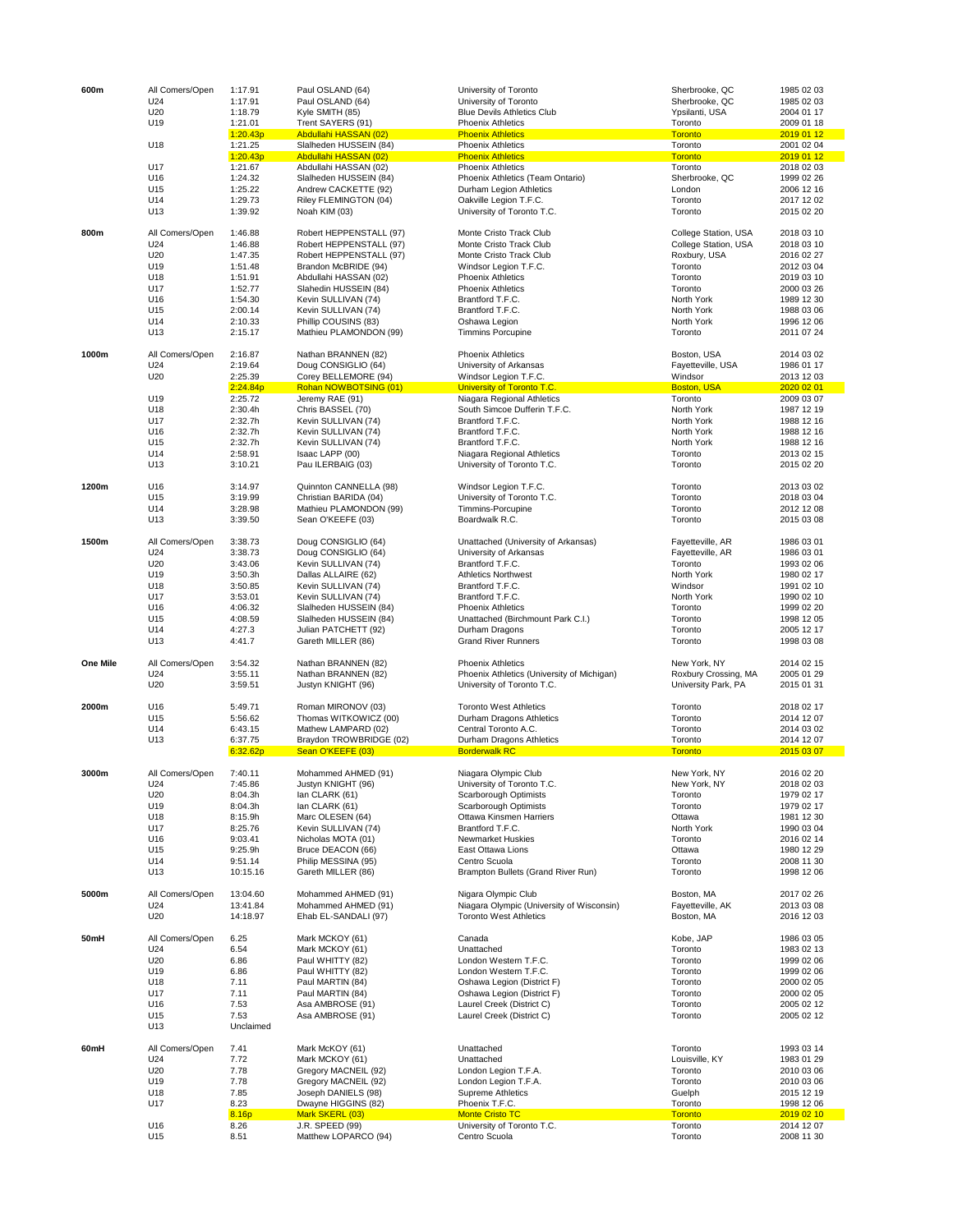| 800mW    | U14                                                                               | 9.39                                                                                                 | Joseph DANIELS (98)                                                                                                                                                                                                                                                                                | Supreme Athletics                                                                                                                                                                                                                                                                                                                                                                          | Toronto                                                                                                                                                                         | 2011 11 27                                                                                                                                                                         |
|----------|-----------------------------------------------------------------------------------|------------------------------------------------------------------------------------------------------|----------------------------------------------------------------------------------------------------------------------------------------------------------------------------------------------------------------------------------------------------------------------------------------------------|--------------------------------------------------------------------------------------------------------------------------------------------------------------------------------------------------------------------------------------------------------------------------------------------------------------------------------------------------------------------------------------------|---------------------------------------------------------------------------------------------------------------------------------------------------------------------------------|------------------------------------------------------------------------------------------------------------------------------------------------------------------------------------|
|          | U13                                                                               | 10.76                                                                                                | Sebastien BOURJOLLY (02)                                                                                                                                                                                                                                                                           | Ottawa Lions T.F.C.                                                                                                                                                                                                                                                                                                                                                                        | Toronto                                                                                                                                                                         | 2013 12 08                                                                                                                                                                         |
|          | U14                                                                               | 5:04.75                                                                                              | Adam BARTOL (90)                                                                                                                                                                                                                                                                                   | Niagara Regional Athletics                                                                                                                                                                                                                                                                                                                                                                 | Windsor                                                                                                                                                                         | 2001 03 04                                                                                                                                                                         |
|          | U13                                                                               | 5:04.75                                                                                              | Adam BARTOL (90)                                                                                                                                                                                                                                                                                   | Niagara Regional Athletics                                                                                                                                                                                                                                                                                                                                                                 | Windsor                                                                                                                                                                         | 2001 03 04                                                                                                                                                                         |
| 1500mW   | U18                                                                               | 6:14.11                                                                                              | Jeff CASSIN (71)                                                                                                                                                                                                                                                                                   | <b>Athletics Southwest</b>                                                                                                                                                                                                                                                                                                                                                                 | Windsor                                                                                                                                                                         | 1988 12 22                                                                                                                                                                         |
|          | U17                                                                               | 6:40.32                                                                                              | James KILBURN (71)                                                                                                                                                                                                                                                                                 | <b>Brockville Legion</b>                                                                                                                                                                                                                                                                                                                                                                   | North York                                                                                                                                                                      | 1986 03 01                                                                                                                                                                         |
|          | U16                                                                               | 6:40.32                                                                                              | James KILBURN (71)                                                                                                                                                                                                                                                                                 | <b>Brockville Legion</b>                                                                                                                                                                                                                                                                                                                                                                   | North York                                                                                                                                                                      | 1986 03 01                                                                                                                                                                         |
|          | U15                                                                               | 8:10.1h                                                                                              | James KILBURN (71)                                                                                                                                                                                                                                                                                 | East Ottawa Lions                                                                                                                                                                                                                                                                                                                                                                          | Windsor                                                                                                                                                                         | 1985 03 03                                                                                                                                                                         |
| 3000mW   | All Comers<br>Open<br>U24<br>U20<br>U19<br>U18<br>U17                             | 11:17.5<br>11:53.8<br>12:37.22<br>12:37.22<br>12:40.9<br>12:40.9<br>unclaimed                        | Robert KORZENIOWSKI (68)<br>Arturo HUERTA (64)<br>Dan BRODERICK (64)<br>Dan BRODERICK (64)<br>Doug BROWN (62)<br>Doug BROWN (62)                                                                                                                                                                   | Poland<br><b>Etobicoke Twins</b><br>East Ottawa Lions<br>East Ottawa Lions<br><b>Etobicoke Huskies</b><br><b>Etobicoke Huskies</b>                                                                                                                                                                                                                                                         | Toronto<br>North York<br>North York<br>North York<br>Toronto<br>Toronto                                                                                                         | 1993 03 14<br>1997 04 12<br>1983 03 12<br>1983 03 12<br>1979 02 17<br>1979 02 17                                                                                                   |
| 5000mW   | All Comers                                                                        | 18:32.10                                                                                             | Mikhail SCHENNTKOV                                                                                                                                                                                                                                                                                 | Russia                                                                                                                                                                                                                                                                                                                                                                                     | Toronto                                                                                                                                                                         | 1993 03 14                                                                                                                                                                         |
|          | Open                                                                              | 20:00.4                                                                                              | Arturo HUERTA (64)                                                                                                                                                                                                                                                                                 | <b>Etobicoke Twins</b>                                                                                                                                                                                                                                                                                                                                                                     | North York                                                                                                                                                                      | 1997 04 12                                                                                                                                                                         |
|          | U24                                                                               | 22:22.10                                                                                             | Dan BRODERICK (64)                                                                                                                                                                                                                                                                                 | East Ottawa Lions (Team Ontario)                                                                                                                                                                                                                                                                                                                                                           | Montreal                                                                                                                                                                        | 1983 03 19                                                                                                                                                                         |
|          | U20                                                                               | 22:22.10                                                                                             | Dan BRODERICK (64)                                                                                                                                                                                                                                                                                 | East Ottawa Lions (Team Ontario)                                                                                                                                                                                                                                                                                                                                                           | Montreal                                                                                                                                                                        | 1983 03 19                                                                                                                                                                         |
| 10,000mW | All Comers<br>Open<br>U <sub>24</sub>                                             | 43:46.8<br>46:26.6<br>unclaimed                                                                      | Tim BERRETT<br>Jaan ROOS (37)                                                                                                                                                                                                                                                                      | Queen's University T.F.C. (GBR)<br><b>Etobicoke Huskies Striders</b>                                                                                                                                                                                                                                                                                                                       | North York<br>North York                                                                                                                                                        | 1989 01 27<br>1984 03 10                                                                                                                                                           |
| HJ       | All Comers<br>Open<br>U24<br>U20<br>U19<br>U18<br>U17<br>U16<br>U15<br>U14<br>U13 | 2.41<br>2.35<br>2.35<br>2.18<br>2.18<br>2.14<br>2.13<br>2.02<br>2.02<br>1.96<br>1.86<br>1.83<br>1.63 | <b>Javier SOTOMAYOR</b><br>Derek DROUIN (90)<br>Derek DROUIN (90)<br>Derek DROUIN (90)<br>Brian MARSHALL (65)<br>Branden WILHELM (92)<br>Alex ZALIAUSKAS (71)<br>Jason ROBINSON (70)<br>Branden WILHELM (92)<br>Jeff WEBB (92)<br>Jeff WEBB (92)<br>Michael VASILE (93)<br>Brandon SLISARENKO (99) | Cuba<br>Sarnia Athletics Southwest T.F.C. (Univ. of Indiana)<br>Sarnia Athletics Southwest T.F.C. (Univ. of Indiana)<br>Sarnia Athletics Southwest T.F.C. (Univ. of Indiana)<br>East Ottawa Lions<br>London Legion A.C.<br>Oakville Legion<br>Oshawa Legion<br>Woodstock Legion<br>Niagara Regional Athletics<br>Niagara Regional Athletics<br>Centro Scuolo<br><b>Lightning Athletics</b> | Toronto<br>Fayetteville, AR<br>Fayetteville, AR<br>Fayetteville, AR<br>North York<br>Toronto<br>North York<br>North York<br>Toronto<br>Toronto<br>Toronto<br>Toronto<br>Toronto | 1993 03 14<br>2013 03 09<br>2013 03 09<br>2009 02 14<br>1984 01 12<br>2010 03 06<br>1988 02 14<br>1986 12 20<br>2008 03 01<br>2007 12 09<br>2006 12 03<br>2006 12 03<br>2011 11 27 |
| PV       | All Comers/Open                                                                   | 6.00                                                                                                 | Shawnacy BARBER (94)                                                                                                                                                                                                                                                                               | Project Athletics T.F.C.                                                                                                                                                                                                                                                                                                                                                                   | Reno, NV                                                                                                                                                                        | 2016 01 15                                                                                                                                                                         |
|          | U24                                                                               | 6.00                                                                                                 | Shawnacy BARBER (94)                                                                                                                                                                                                                                                                               | Project Athletics T.F.C.                                                                                                                                                                                                                                                                                                                                                                   | Reno, NV                                                                                                                                                                        | 2016 01 15                                                                                                                                                                         |
|          | U20                                                                               | 5.60                                                                                                 | Shawnacy BARBER (94)                                                                                                                                                                                                                                                                               | Project Athletics T.F.C.                                                                                                                                                                                                                                                                                                                                                                   | Ypsilanti, MI                                                                                                                                                                   | 2013 01 11                                                                                                                                                                         |
|          | U19                                                                               | 5.58                                                                                                 | Shawnacy BARBER (94)                                                                                                                                                                                                                                                                               | Project Athletics T.F.C.                                                                                                                                                                                                                                                                                                                                                                   | Belton, TX                                                                                                                                                                      | 2012 12 29                                                                                                                                                                         |
|          | U18                                                                               | 4.42                                                                                                 | Richard MIRKIEWICZ JR. (96)                                                                                                                                                                                                                                                                        | Unattached                                                                                                                                                                                                                                                                                                                                                                                 | Toronto                                                                                                                                                                         | 2012 03 04                                                                                                                                                                         |
|          | U17                                                                               | 4.42                                                                                                 | Richard MIRKIEWICZ JR. (96)                                                                                                                                                                                                                                                                        | Unattached                                                                                                                                                                                                                                                                                                                                                                                 | Toronto                                                                                                                                                                         | 2012 03 04                                                                                                                                                                         |
|          | U16                                                                               | 4.31                                                                                                 | Richard MIRKIEWICZ JR. (96)                                                                                                                                                                                                                                                                        | Unattached                                                                                                                                                                                                                                                                                                                                                                                 | Toronto                                                                                                                                                                         | 2011 12 03                                                                                                                                                                         |
|          | U15                                                                               | 3.62                                                                                                 | John ZUBYCK (79)                                                                                                                                                                                                                                                                                   | Temiskaming T.C.                                                                                                                                                                                                                                                                                                                                                                           | North York                                                                                                                                                                      | 1993 12 03                                                                                                                                                                         |
| IJ       | All Comers                                                                        | 8.23                                                                                                 | Ivan PEDROSO                                                                                                                                                                                                                                                                                       | Cuba                                                                                                                                                                                                                                                                                                                                                                                       | Toronto                                                                                                                                                                         | 1993 03 13                                                                                                                                                                         |
|          | Open                                                                              | 8.02                                                                                                 | Brian CHIBUDU (87)                                                                                                                                                                                                                                                                                 | Ottawa Lions T.F.C.                                                                                                                                                                                                                                                                                                                                                                        | Blacksburg, VA                                                                                                                                                                  | 2010 02 26                                                                                                                                                                         |
|          | U24                                                                               | 8.02                                                                                                 | Brian CHIBUDU (87)                                                                                                                                                                                                                                                                                 | Ottawa Lions T.F.C.                                                                                                                                                                                                                                                                                                                                                                        | Blacksburg, VA                                                                                                                                                                  | 2010 02 26                                                                                                                                                                         |
|          | U20                                                                               | 7.71                                                                                                 | James MCANDREW (56)                                                                                                                                                                                                                                                                                | Scarborough Optimists                                                                                                                                                                                                                                                                                                                                                                      | Toronto                                                                                                                                                                         | 1975 01 18                                                                                                                                                                         |
|          | U19                                                                               | 7.38                                                                                                 | Stan. MUSHINKEVICH (79)                                                                                                                                                                                                                                                                            | York University T.C.                                                                                                                                                                                                                                                                                                                                                                       | North York                                                                                                                                                                      | 1997 12 06                                                                                                                                                                         |
|          | U18                                                                               | 7.30                                                                                                 | lan JAMES (63)                                                                                                                                                                                                                                                                                     | University of Toronto T.C.                                                                                                                                                                                                                                                                                                                                                                 | North York                                                                                                                                                                      | 1980 12 27                                                                                                                                                                         |
|          | U17                                                                               | 6.97                                                                                                 | Mitch O'DONNELL (94)                                                                                                                                                                                                                                                                               | Supreme Athletic                                                                                                                                                                                                                                                                                                                                                                           | Windsor                                                                                                                                                                         | 2010 12 19                                                                                                                                                                         |
|          | U16                                                                               | 6.78                                                                                                 | Cole NORTON (97)                                                                                                                                                                                                                                                                                   | Quinte Legion T.F.C.                                                                                                                                                                                                                                                                                                                                                                       | Toronto                                                                                                                                                                         | 2012 03 17                                                                                                                                                                         |
|          | U15                                                                               | 6.38                                                                                                 | Andrew EDWARDS (82)                                                                                                                                                                                                                                                                                | <b>Bramalea Bullets</b>                                                                                                                                                                                                                                                                                                                                                                    | North York                                                                                                                                                                      | 1996 12 06                                                                                                                                                                         |
|          | U14                                                                               | 6.20                                                                                                 | Ehis ADADA (91)                                                                                                                                                                                                                                                                                    | North York T.F.C.                                                                                                                                                                                                                                                                                                                                                                          | Toronto                                                                                                                                                                         | 2004 12 04                                                                                                                                                                         |
|          | U13                                                                               | 5.32                                                                                                 | Ehis ADADA (91)                                                                                                                                                                                                                                                                                    | North York T.F.C.                                                                                                                                                                                                                                                                                                                                                                          | Toronto                                                                                                                                                                         | 2003 12 06                                                                                                                                                                         |
| TJ       | All Comers                                                                        | 17.59                                                                                                | Pierre CAMARA                                                                                                                                                                                                                                                                                      | France                                                                                                                                                                                                                                                                                                                                                                                     | Toronto                                                                                                                                                                         | 1993 03 13                                                                                                                                                                         |
|          | Open                                                                              | 16.37                                                                                                | Evgueni TIMOFEEV (74)                                                                                                                                                                                                                                                                              | Etobicoke Gladstone                                                                                                                                                                                                                                                                                                                                                                        | Toronto                                                                                                                                                                         | 2002 01 12                                                                                                                                                                         |
|          | U24                                                                               | 16.27                                                                                                | Richard DUNCAN (73)                                                                                                                                                                                                                                                                                | University of Texas                                                                                                                                                                                                                                                                                                                                                                        | Indianapolis, IN                                                                                                                                                                | 1996 03 09                                                                                                                                                                         |
|          | U20                                                                               | 15.40                                                                                                | Charles AKOMOLASE (91)                                                                                                                                                                                                                                                                             | <b>Take Flight Athletics</b>                                                                                                                                                                                                                                                                                                                                                               | New York, NY                                                                                                                                                                    | 2010 03 14                                                                                                                                                                         |
|          | U19                                                                               | 15.25                                                                                                | Devon DAVIS (78)                                                                                                                                                                                                                                                                                   | Pickering H.S.                                                                                                                                                                                                                                                                                                                                                                             | Boston, MA                                                                                                                                                                      | 1996 03 10                                                                                                                                                                         |
|          | U18                                                                               | 14.78                                                                                                | Dwayne HARRIOTT (86)                                                                                                                                                                                                                                                                               | Laurel Creek T.F.C.                                                                                                                                                                                                                                                                                                                                                                        | Windsor                                                                                                                                                                         | 2003 02 16                                                                                                                                                                         |
|          | U17                                                                               | 14.15                                                                                                | Mitch O'DONNELL (94)                                                                                                                                                                                                                                                                               | Laurel Creek T.F.C.                                                                                                                                                                                                                                                                                                                                                                        | Toronto                                                                                                                                                                         | 2009 11 28                                                                                                                                                                         |
|          | U16                                                                               | 14.15                                                                                                | Mitch O'DONNELL (94)                                                                                                                                                                                                                                                                               | Laurel Creek T.F.C.                                                                                                                                                                                                                                                                                                                                                                        | Toronto                                                                                                                                                                         | 2009 11 28                                                                                                                                                                         |
|          | U15                                                                               | 12.20                                                                                                | Pirathapan NAGENDRARAJAH (97)                                                                                                                                                                                                                                                                      | United Tamil Sports Club                                                                                                                                                                                                                                                                                                                                                                   | Toronto                                                                                                                                                                         | 2011 11 26                                                                                                                                                                         |
|          | U14                                                                               | 11.69                                                                                                | Dave MCAULAY (80)                                                                                                                                                                                                                                                                                  | Sault Athlete's Foot Athletics                                                                                                                                                                                                                                                                                                                                                             | North York                                                                                                                                                                      | 1993 12 04                                                                                                                                                                         |
|          | U13                                                                               | 10.88                                                                                                | Pierce LEPAGE (96)                                                                                                                                                                                                                                                                                 | Unattached                                                                                                                                                                                                                                                                                                                                                                                 | Toronto                                                                                                                                                                         | 2008 11 29                                                                                                                                                                         |
| SP       | All Comers/Open                                                                   | 21.33                                                                                                | Tim NEDOW (90)                                                                                                                                                                                                                                                                                     | Ottawa Lions T.F.C. (Team Canada)                                                                                                                                                                                                                                                                                                                                                          | Stockholm, SWE                                                                                                                                                                  | 2016 02 17                                                                                                                                                                         |
|          | U24                                                                               | 20.51                                                                                                | Tim NEDOW (90)                                                                                                                                                                                                                                                                                     | DePaul University (Unattached)                                                                                                                                                                                                                                                                                                                                                             | New York, NY                                                                                                                                                                    | 2012 02 19                                                                                                                                                                         |
|          | U20                                                                               | 19.22                                                                                                | Joseph MAXWELL (98)                                                                                                                                                                                                                                                                                | Unattached                                                                                                                                                                                                                                                                                                                                                                                 | Toronto                                                                                                                                                                         | 2016 03 06                                                                                                                                                                         |
|          | U19                                                                               | 19.22                                                                                                | Joseph MAXWELL (98)                                                                                                                                                                                                                                                                                | Unattached                                                                                                                                                                                                                                                                                                                                                                                 | Toronto                                                                                                                                                                         | 2016 03 06                                                                                                                                                                         |
|          | U18                                                                               | 20.01                                                                                                | Joseph MAXWELL (98)                                                                                                                                                                                                                                                                                | Unattached                                                                                                                                                                                                                                                                                                                                                                                 | Toronto                                                                                                                                                                         | 2015 02 14                                                                                                                                                                         |
|          | U17                                                                               | 19.10                                                                                                | Joseph MAXWELL (98)                                                                                                                                                                                                                                                                                | Unattached                                                                                                                                                                                                                                                                                                                                                                                 | Toronto                                                                                                                                                                         | 2013 02 10                                                                                                                                                                         |
|          | U16                                                                               | 21.00                                                                                                | Joseph MAXWELL (98)                                                                                                                                                                                                                                                                                | Unattached (Team Ontario Midget Dual)                                                                                                                                                                                                                                                                                                                                                      | Toronto                                                                                                                                                                         | 2013 02 16                                                                                                                                                                         |
|          | U15                                                                               | 16.11                                                                                                | Joseph MAXWELL (98)                                                                                                                                                                                                                                                                                | Unattached                                                                                                                                                                                                                                                                                                                                                                                 | Toronto                                                                                                                                                                         | 2012 03 04                                                                                                                                                                         |
|          | U14                                                                               | 15.32                                                                                                | Kyle HELF (86)                                                                                                                                                                                                                                                                                     | South Simcoe Dufferin                                                                                                                                                                                                                                                                                                                                                                      | Toronto                                                                                                                                                                         | 1999 12 04                                                                                                                                                                         |
|          | U13                                                                               | 13.42                                                                                                | Kyle HELF (86)                                                                                                                                                                                                                                                                                     | South Simcoe Dufferin                                                                                                                                                                                                                                                                                                                                                                      | Toronto                                                                                                                                                                         | 1998 12 05                                                                                                                                                                         |
| Weight   | All Comers/Open                                                                   | 24.72                                                                                                | Scott RUSSELL (79)                                                                                                                                                                                                                                                                                 | Unattached                                                                                                                                                                                                                                                                                                                                                                                 | Ames, IA                                                                                                                                                                        | 2002 02 02                                                                                                                                                                         |
|          | U24                                                                               | 24.72                                                                                                | Scott RUSSELL (79)                                                                                                                                                                                                                                                                                 | Unattached                                                                                                                                                                                                                                                                                                                                                                                 | Ames, IA                                                                                                                                                                        | 2002 02 02                                                                                                                                                                         |
|          | U20                                                                               | 23.59                                                                                                | Jordan YOUNG (93)                                                                                                                                                                                                                                                                                  | Windsor Legion                                                                                                                                                                                                                                                                                                                                                                             | Windsor                                                                                                                                                                         | 2012 12 15                                                                                                                                                                         |
|          | U19                                                                               | 22.55                                                                                                | Jordan YOUNG (93)                                                                                                                                                                                                                                                                                  | Windsor Legion                                                                                                                                                                                                                                                                                                                                                                             | Toronto                                                                                                                                                                         | 2011 03 06                                                                                                                                                                         |
|          | U18                                                                               | 22.99                                                                                                | Ryan JACKLIN (02)                                                                                                                                                                                                                                                                                  | Saugeen T.F.C.                                                                                                                                                                                                                                                                                                                                                                             | Toronto                                                                                                                                                                         | 2018 12 01                                                                                                                                                                         |
|          | U17                                                                               | 22.99                                                                                                | Ryan JACKLIN (02)                                                                                                                                                                                                                                                                                  | Saugeen T.F.C.                                                                                                                                                                                                                                                                                                                                                                             | Toronto                                                                                                                                                                         | 2018 12 01                                                                                                                                                                         |
|          | U16                                                                               | 20.60                                                                                                | Josh LININGTON (03)                                                                                                                                                                                                                                                                                | Brantford T.F.C.                                                                                                                                                                                                                                                                                                                                                                           | Toronto                                                                                                                                                                         | 2018 03 04                                                                                                                                                                         |
|          | U15                                                                               | 15.68                                                                                                | Josh LININGTON (03)                                                                                                                                                                                                                                                                                | Brantford T.F.C.                                                                                                                                                                                                                                                                                                                                                                           | Toronto                                                                                                                                                                         | 2017 01 14                                                                                                                                                                         |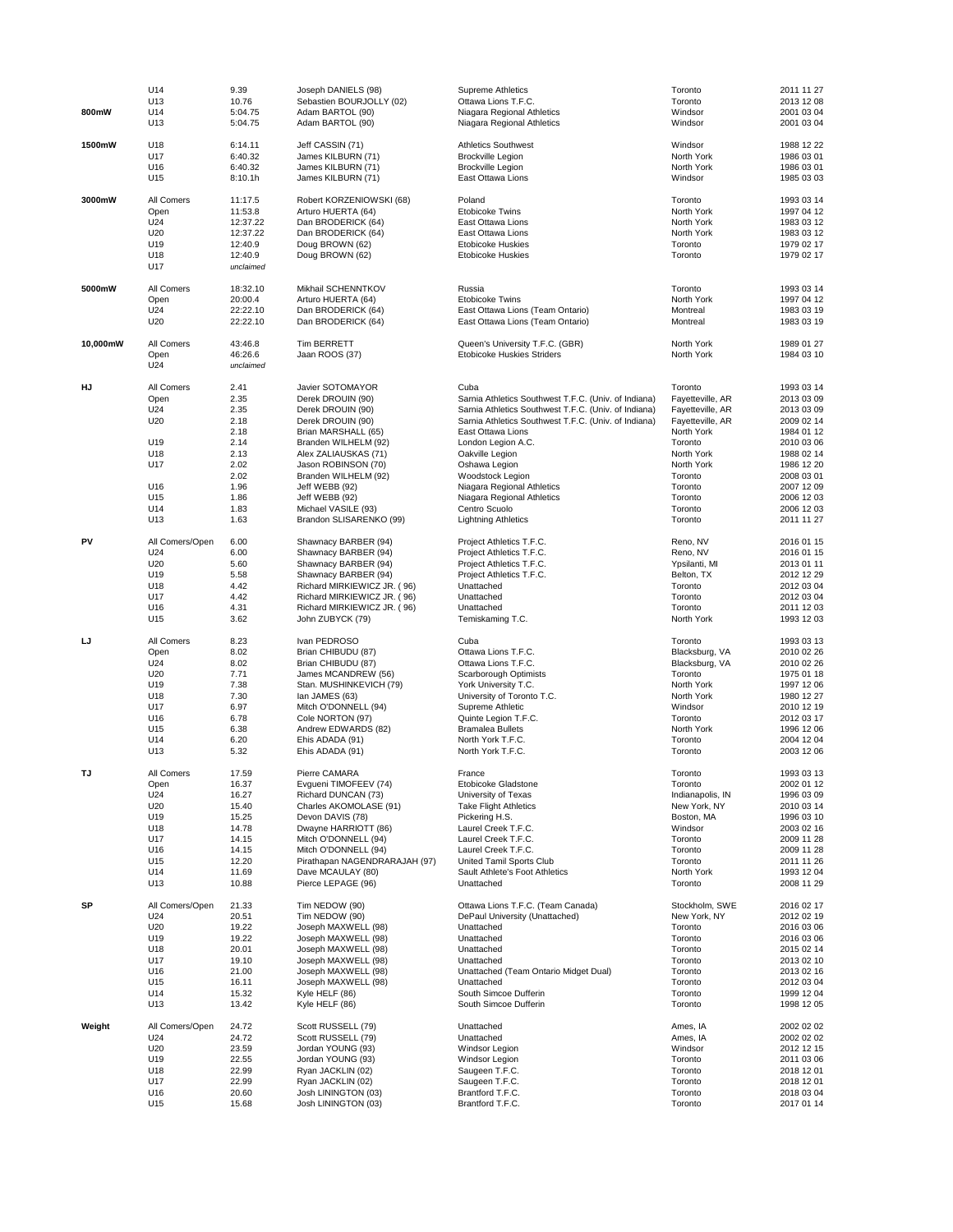| Tetrathlon | U16                                                         | 2372      | Gabriel TESFAYE (92)<br>9.22 10.33 1.67 24.50                                                           | London Legion T.F.A.                                                       | Toronto             | 2007 01 28    |
|------------|-------------------------------------------------------------|-----------|---------------------------------------------------------------------------------------------------------|----------------------------------------------------------------------------|---------------------|---------------|
|            | U15                                                         | 2224      | Tyrell MAIRS (99)<br>8.85 10.93 1.44 25.58                                                              | London Legion T.F.A.                                                       | Toronto             | 2013 01 27    |
|            | U14                                                         | 1216p     | Sanjeevan KANTHAVEL (06)<br>10.75 6.60 1.38 30.55                                                       | <b>United Tamil Sports Club</b>                                            | <b>Toronto</b>      | 2019 01 20    |
|            | U13<br>(Tetrathlon: 60m Hurdles, Shot Put, High Jump, 200m) | unclaimed |                                                                                                         |                                                                            |                     |               |
| Pentathlon | All Comers                                                  | 4440      | Christian PLAZIAT                                                                                       | France                                                                     | Toronto             | 1990 02 25    |
|            | Open                                                        | 4157      | 8.06 7.52 14.30 2.16 2:43.69<br>Dave STEEN (59)                                                         | University of Toronto T.C.                                                 | Toronto             | 1988 02 06    |
|            | Espoir-U24                                                  | 4009      | 8.41 7.37 13.56 1.98 2:38.82<br>Derek DROUIN (90)                                                       | Sarnia A.S.W. (University of Indiana)                                      | Bloomington, IN     | 2012 12 08    |
|            | Junior-U20                                                  | 3706      | 8.22 6.89 11.59 2.15 2:49.76<br>Nathaniel MECHLER (97)                                                  | First Attempt Jumps Academy                                                | New York, NY        | 2015 03 14    |
|            | Junior-U19                                                  | 3706      | 8.49 6.49 12.87 1.82 2:39.00<br>Nathaniel MECHLER (97)                                                  | First Attempt Jumps Academy                                                | New York, NY        | 2015 03 14    |
|            | Youth-U18                                                   | 3455      | 8.49 6.49 12.87 1.82 2:39.00<br>Jeffrey CLAYTON (98)                                                    | University of Toronto T.C.                                                 | Toronto             | 2015 02 07    |
|            | Youth-U17                                                   | 3134      | 8.66 6.31 11.56 1.78 2:51.73<br>Keith VELDHUIS (83)                                                     | London Western T.F.C.                                                      | Toronto             | 1999 01 24    |
|            |                                                             |           | 8.77 6.10 9.11 1.80 2:59.38<br>Pentathlon: 60m Hurdles, Long Jump, Shot Put, High Jump, 1000m           |                                                                            |                     |               |
| Heptathlon | All Comers                                                  | 6476      | Dan O'BRIEN                                                                                             | <b>United States</b>                                                       | Toronto             | 1993 03 13-14 |
|            | Open                                                        | 6343      | 6.67 7.84 16.02 2.13 7.85 5.20 2:57.97<br>Damian WARNER (89)                                            | Unattached (Team Canada)                                                   | Birmingham, GBR     | 2018 03 03-04 |
|            | Espoir-U24                                                  | 5847      | 6.85 7.55 15.67 2.02 7.83 5.00 2:39.64<br>Michael SMITH (67)                                            |                                                                            | Edmonton            | 1991 02 19-20 |
|            | Junior-U20                                                  | 4520      | 7.12 7.37 14.51 2.05 8.34 4.55 2:44.80<br>Austin MCLEOD (99)                                            | London Western T.F.C.                                                      | Toronto             | 2018 02 03-04 |
|            | Junior-U19                                                  | 4226 ht   | 7.37 6.44 10.00 1.80 8.91 3.60 2:56.37<br>Patrick RUSSELL (82)                                          | University of Toronto T.C.                                                 | Toronto             | 1999 12 29-30 |
|            |                                                             |           | 7.2 5.90 10.49 1.79 8.4 2.80<br>Heptathlon: 60m, Long Jump, Shot Put, High Jump; 60mH, PV, 1000m        | 3:00.5                                                                     |                     |               |
| 4X200m     | All Comers/Open                                             | 1:27.7    | <b>ONTARIO (COMPOSITE)</b>                                                                              |                                                                            | Montreal, QC        | 1978 03 04    |
|            |                                                             | 1:25.65   | (Desai Williams, Andy Buckstein, Rocco Stella, Hugh Fraser)<br>OTTAWA LIONS (CLUB)                      |                                                                            | Winnipeg, MB        | 2012 03 10    |
|            | Espoir-U24                                                  | 1:27.68   | <b>ONTARIO (COMPOSITE)</b>                                                                              | (Oluwasegun Makinde, Michael Robertson, Devin Biocchi, Toluwalope Makinde) | Toronto             | 2010 02 27    |
|            |                                                             | 1:28.58   | (Brendan Dills, Justin Keating, Christopher Reid, Shayne Rice)<br>ETOBICOKE HUSKIES STRIDERS (CLUB)     |                                                                            | North York          | 1994 02 06    |
|            | Junior-U20                                                  | 1:28.58   | (Randy Brookes, Eric Frempong, Kevin Pennycooke, Marlon Dechausay)<br>ETOBICOKE HUSKIES STRIDERS (CLUB) |                                                                            | North York          | 1994 02 06    |
|            | Youth-U18                                                   | 1:31.23   | (Randy Brookes, Eric Frempong, Kevin Pennycooke, Marlon Dechausay)<br>MISSISSAUGA T.F.C. (CLUB)         |                                                                            | Toronto             | 2003 12 05    |
|            | Midget-U16                                                  | 1:33.60   | (O'Neill Whittaker, Justin Basdeo, lan Butcher, Cordell Morrison)<br><b>ONTARIO (COMPOSITE)</b>         |                                                                            | Toronto             | 2014 02 15    |
|            |                                                             | 1:34.06   | (Sanjade Hylton, Keeshigan Pirabaharan, Tolu Taiwo, Nathan Friginette)<br>FLYING ANGELS ACADEMY (CLUB)  |                                                                            | Toronto             | 2014 03 23    |
|            | Bantam-U14                                                  | 1:42.74   | (Sanjade Hylton, Emmanuel Richards, Nathan Friginette, Tolu Taiwo)<br>NORTH YORK T.F.C. (CLUB)          |                                                                            | Toronto             | 2003 12 03    |
|            |                                                             |           | (Anthony Bordin, Joseph Triumbari, Ejis Adada, Daniel Vescio)                                           |                                                                            |                     |               |
| 4X400m     | All Comers                                                  | 3:04.20   | UNITED STATES (COMPOSITE)<br>(Darnell Hall, Brian Irvin, Jason Rouser, Mark Everett)                    |                                                                            | Toronto             | 1993 03 12    |
|            |                                                             | 3:14.1h   | EAST YORK T.C. (CLUB)<br>(Bob Brooks, Peter McMahon, Bill Crothers, Tony Powell)                        |                                                                            | Ypsilanti, MI       | 1968 03 09    |
|            | Open                                                        | 3:15.32   | OTTAWA LIONS T.F.C. (CLUB)                                                                              | (Toluwalope Makinde, Devin Biocchi, Oluwasegun Makinde, Michael Robertson) | Winnipeg, MB        | 2012 03 10    |
|            | Espoir-U24                                                  | 3:23.94   | <b>ONTARIO (COMPOSITE)</b><br>(Carl Folkes, Brian Dicker, James Dunda, Mike Birke)                      |                                                                            | Montreal, QC        | 1987 02 14    |
|            |                                                             | 3:16.40   | OTTAWA LIONS T.F.C. (CLUB)                                                                              |                                                                            | Montreal, QC        | 2008 03 09    |
|            | Junior-U20                                                  | 3:23.94   | ONTARIO JUNIOR TEAM (COMPOSITE)                                                                         | (Michael Robertson, Brian Cummings, Tyler Fawcett, Marc-Philippe Taillon)  | Montreal, QC        | 1987 02 14    |
|            |                                                             | 3:21.47   | (Carl Folkes, Brian Dicker, James Dunda, Mike Birke)<br>THE SPEED ACADEMY (CLUB)                        |                                                                            | Toronto             | 2013 03 24    |
|            | Youth-U18                                                   | 3:26.83   | (Graeme Thompson, Joshua Cunnigham, Myles Williams, Dillando Allotey)<br>MISSISSAUGA T.F.C. (CLUB)      |                                                                            | Toronto             | 2003 12 13    |
|            | Midget-U16                                                  | 3:40.88   | (Andre James, Justin Basdeo, Cordell Morrison, lan Butcher)<br>DURHAM LEGION (CLUB)                     |                                                                            | Toronto             | 2006 02 05    |
|            | Bantam-U14                                                  | 4:00.17   | (Andrew Cackette, Justin Burke, Simon Savard, Trent Sayers)<br>OSHAWA LEGION (CLUB)                     |                                                                            | North York          | 1996 02 04    |
|            |                                                             |           | (Brennan Kirby, Phillip Cousins, Brendan Peel, Sam Micieli)                                             |                                                                            |                     |               |
| 4X800m     | All Comers/Open                                             | 7:23.13   | PHOENIX ATHLETICS (CLUB)<br>(Kyle Smith, Andrew Maloney, Matt Lincoln, Andrew Heaney)                   |                                                                            | University Park, PA | 2009 01 31    |
|            | Espoir-U24                                                  | 7:34.57   | <b>ONTARIO (COMPOSITE)</b><br>(Drew Anderson, Christian Gravel, Ross Proudfoot, Yves Sikubwabo)         |                                                                            | Toronto             | 2014 02 22    |
|            |                                                             | 7:44.77   | PHOENIX ATHLETICS (CLUB)<br>(Vernon Stephen, Matt Lincoln, Derek Lincoln, Slaheden Hussein)             |                                                                            | Toronto             | 2001 02 11    |
|            | Junior-U20                                                  | 7:44.77   | PHOENIX ATHLETICS (CLUB)<br>(Vernon Stephen, Matt Lincoln, Derek Lincoln, Slaheden Hussein)             |                                                                            | Toronto             | 2001 02 11    |
|            | Youth-U18                                                   | 7:59.48   | DURHAM DRAGONS ATHLETICS (CLUB)<br>(Jason Sweet, Shaun King, Andrew Prince, Barry Foster)               |                                                                            | Toronto             | 2015 03 08    |
|            | Midget-U16                                                  | 8:43.41   | DURHAM DRAGONS ATHLETICS (CLUB)<br>(Dilan Brar, Andrew Southard, Alex Webb, Riley Tell)                 |                                                                            | Toronto             | 2013 03 24    |
|            | Bantam-U14                                                  | 9:49.63   | DURHAM DRAGONS ATHLETICS (CLUB)<br>(Evan Esselink, Jay Boychuck, William Jay Cunliffe, Julian Patchett) |                                                                            | Toronto             | 2005 02 06    |